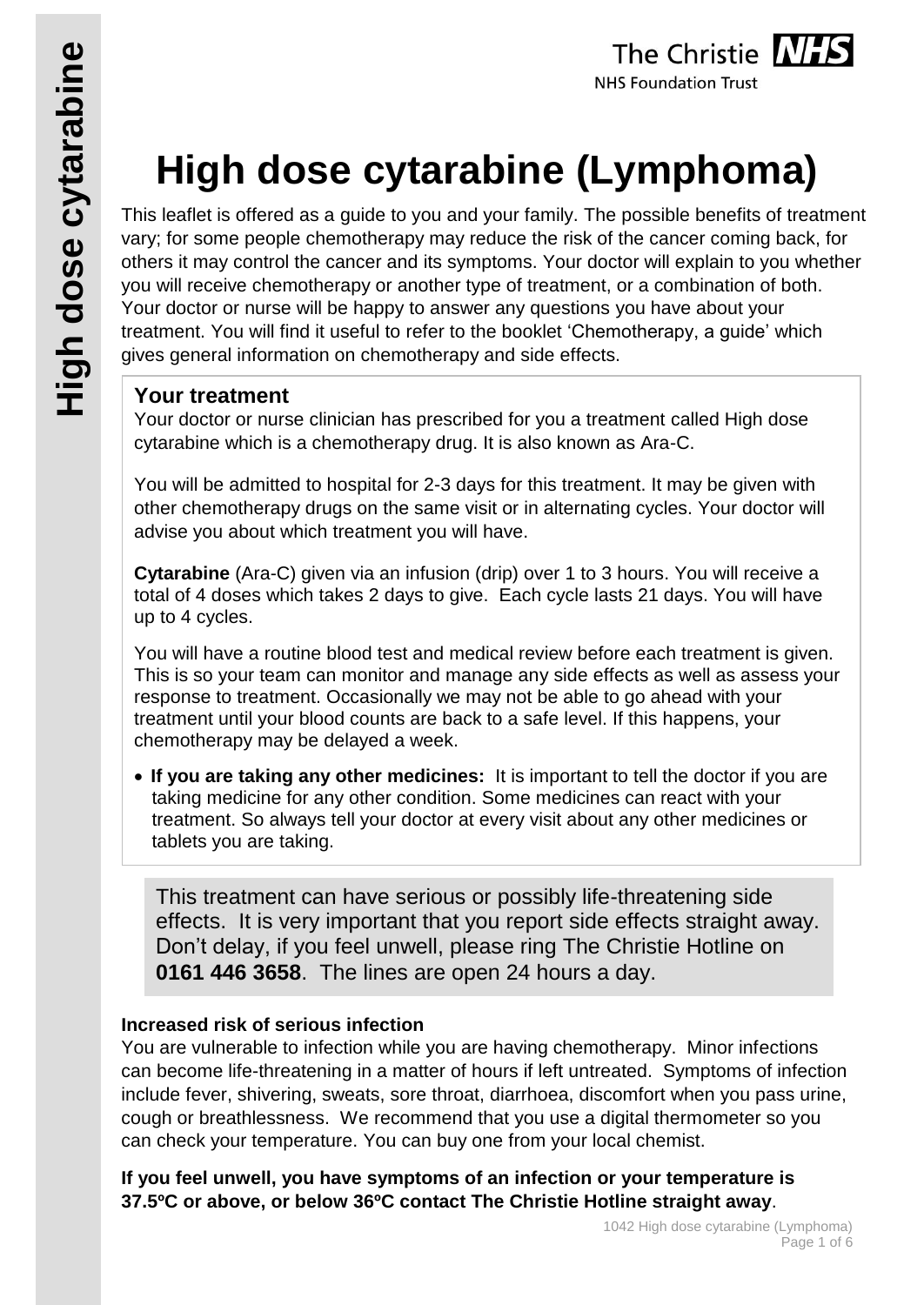# **Possible side effects**

Chemotherapy can cause many different side effects. Some are more likely to occur than others. Everyone is different and not everyone gets all the side effects. Most side effects are usually temporary, but in some rare cases they can be life-threatening. It is important to tell your hospital doctor or nurse about any side effects so they can be monitored and, where possible, treated.

#### **Tumour Lysis Syndrome**

This treatment may cause the rapid breakdown of lymphoma cells which may lead to abnormalities in the blood. This problem is more likely if you have a lot of disease or if your kidneys do not work as well as they should do. Your doctor will tell you if you are at risk. You may be given a kidney-protective medicine called allopurinol for the first cycle of treatment, and your doctor may do additional blood tests to monitor this side effect. We sometimes admit patients for the first treatment to give intravenous fluids and kidney-protective medication and twice daily monitoring of blood tests for 48 hours.

#### **Common side effects (more than 1 in 10)**

#### **• Bruising or bleeding**

This treatment can reduce the production of platelets which help the blood clot. Let your doctor know if you have any unexplained bruising or bleeding, such as nosebleeds, bloodspots or rashes on the skin, and bleeding gums. You may need a platelet transfusion.

#### **Anaemia (low number of red blood cells)**

While having this treatment you may become anaemic. This may make you feel tired and breathless. Let your doctor or nurse know if these symptoms are a problem. You may need a blood transfusion.

#### **Nausea and vomiting (sickness)**

The severity of this varies from person to person. Anti-sickness medication will be given along with your chemotherapy to prevent this. You will also be given antisickness tablets to take at home. If you continue to feel or be sick, contact your GP or The Christie, because your anti-sickness medication may need to be changed or increased.

#### **Diarrhoea**

If you experience diarrhoea while you are having treatment, anti-diarrhoea medication can be bought from a pharmacy or prescribed by your GP for a temporary period until this is resolved. If the problem persists contact The Christie. Ask the staff for a copy of 'Eating: Help Yourself' which has some useful ideas about diet when you are having treatment.

#### **Sore mouth**

Your mouth may become sore or dry, or you may notice small mouth ulcers during this treatment. Drinking plenty of fluids and cleaning your teeth regularly and gently with a soft toothbrush can help to reduce the risk of this happening. We can prescribe a mouthwash for you to use during treatment. You can dilute this with water if your mouth is sore. Ask your doctor or nurse for further advice. There is also general mouth care information in the chemotherapy booklet. If you continue to have a sore mouth, please contact The Christie Hotline.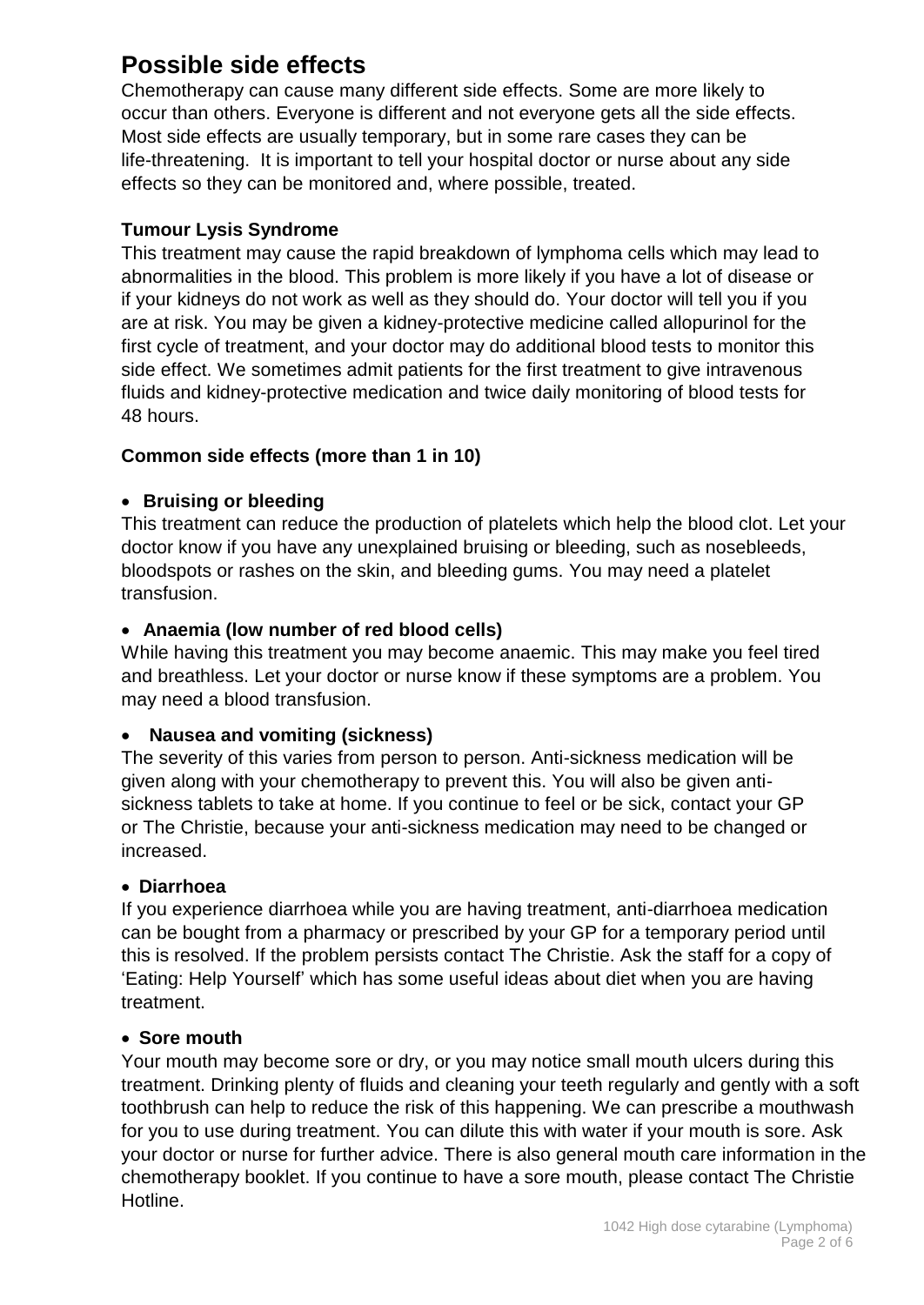Occasionally during treatment you may experience a **strange taste**, sometimes described as metallic or bitter. A strongly flavoured sweet or mint will help to disguise this.

#### **Hair loss**

Hair loss is usually total. The hair falls out gradually 10 to 14 days following your first course of treatment. The time scale varies from person to person. Please remember that this is a temporary side effect and your hair will grow back when your treatment is completed. Very rarely, hair loss can be permanent. If you would like an appointment with the wig service, this can be arranged for you by visiting the cancer information centre, or call **0161 446 8100**. Ask the staff for a copy of 'The Wig Fitting Service'. The Maggie's centre runs a head care workshop. Contact Maggie's on **0161 641 4848** or email **manchester@maggiescentres.org** to arrange an appointment.

#### **Changes to kidney function**

Cytarabine can cause changes to your kidney function. Your kidney function will be monitored with your routine blood tests. Drink plenty of fluids to prevent dehydration. Contact your doctor or nurse if you notice any changes to the frequency you pass urine of if you notice any blood in your urine.

#### **Sore eyes**

Cytarabine can commonly cause sticky or sore eyes. We will give you dexamethasone eye drops to help prevent this. Do not wear contact lenses while you are having this treatment. Please let your nurse or doctor know if your eyes feel uncomfortable.

#### **Lethargy/flu-like symptoms/fever**

Cytarabine may make you feel tired and lacking in energy. It can be frustrating when you feel unable to cope with routine tasks. If you do feel tired, take rest when necessary. Gentle exercise such as walking can be beneficial.

#### **Skin reddening/rash**

Your skin may become reddened, itchy or you may develop a rash. Let your doctor or nurse know if you experience any of these symptoms.

#### **Uncommon side effects (less than 1 in 10)**

#### **Nervous system changes**

This treatment can cause a reduced level of consciousness, drowsiness or slurred speech. Contact The Christie Hotline without delay if you experience any of these symptoms.

#### **Infusion related fever, muscular aches and rash**

Cytarabine can sometimes cause a syndrome that can result in some or all of the following: fever, weakness and aching in your muscles and bones, a rash and pain in the chest. This will not affect everyone and will disappear soon after stopping the cytarabine infusion. It can also occur 6 to.12 hours after a cytarabine infusion. Inform your doctor if you experience any of these side effects. Steroids can help to prevent this happening with further cytarabine infusions.

#### **Lung changes**

Cytarabine may cause changes to your lung tissue. Report any cough or breathlessness to your doctor without delay.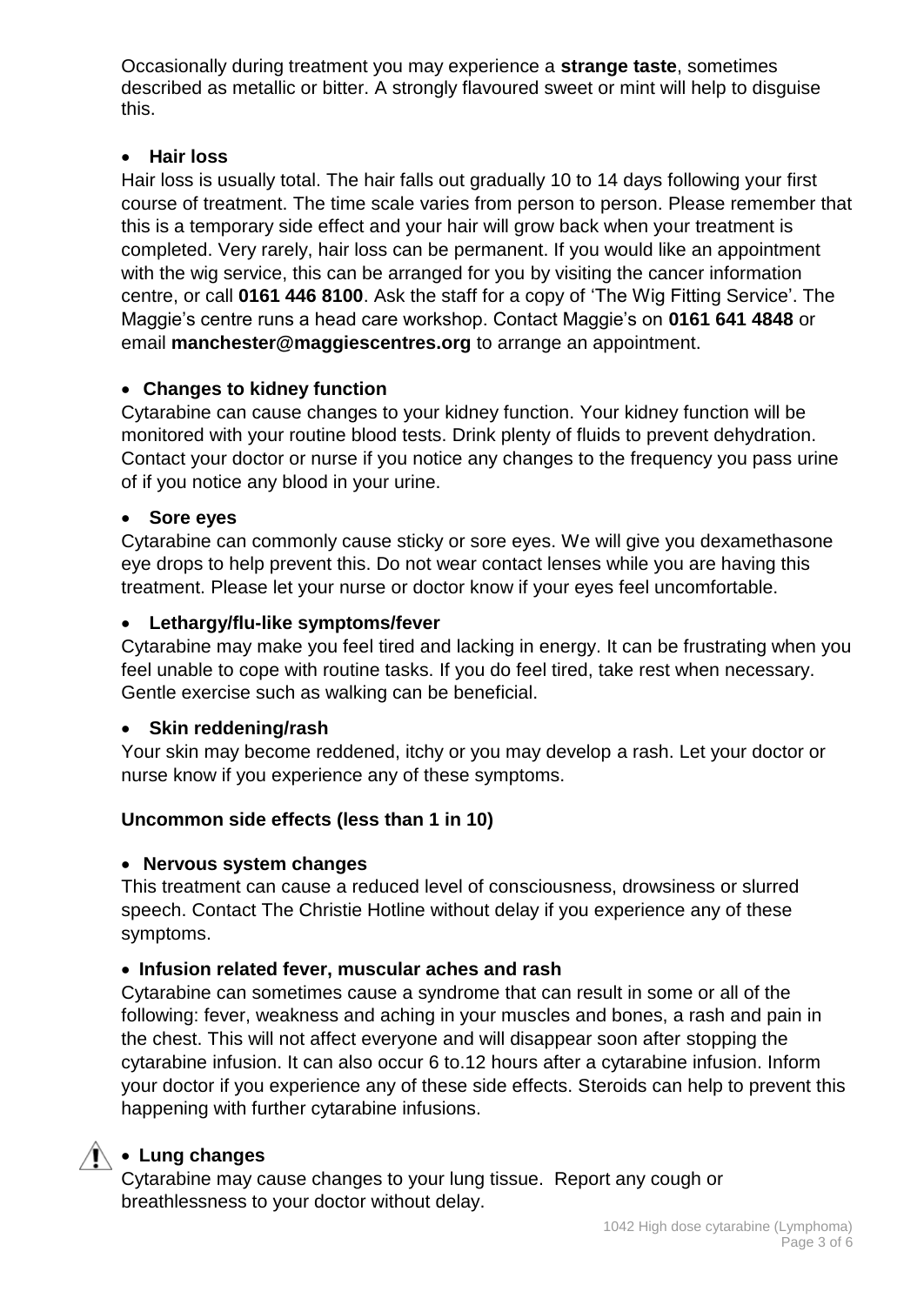#### **Liver disorders**

The chemotherapy may cause changes in the way your liver works. Your medical team will monitor this closely by taking blood samples at each visit to measure your liver function. If your liver is affected, we may need to alter the dose of chemotherapy.

#### **Bowel inflammation (colitis)**

The treatment can cause inflammation or ulcers in your bowel which may be painful and can lead to serious infection of the bowel and potentially the lining on the inside of your abdomen (peritonitis). If you notice any blood when passing stools or you develop pain in your abdomen (tummy) please let the doctor or nurse know.

#### **Rare side effects (less than 1 in 100)**

#### **Skin changes**

Sometimes as a result of the chemotherapy, your skin may appear **darker** in colour or lightly tanned, especially around the joints. This is known as hyperpigmentation. The skin will return to normal when treatment is finished. Some chemotherapy can make your skin more **sensitive to the sun** than usual. Sit in the shade, avoid too much sun and use a sunblock cream. Asian and African-Caribbean people may develop noticeable light patches on their skin.

#### **Serious and potentially life threatening side effects**

In a small proportion of patients chemotherapy can result in very severe side effects which may rarely result in death. The team caring for you will discuss the risk of these side effects with you.

# **Sex, contraception and fertility**

**Protecting your partner and contraception:** We recommend that you or your partner use a condom during sexual intercourse while you are having the course of chemotherapy. Chemotherapy is dangerous to unborn babies and this will also protect you and your partner from any chemotherapy drugs that may be present in semen and in the vagina. If you suspect that you may be pregnant please tell your doctor immediately.

**Fertility:** This chemotherapy may affect your ability to have children. Your doctor or nurse should have discussed this with you. If not, please ask them before you start treatment.

## **Late side effects**

Some side effects may become evident only after a number of years. In reaching any decision with you about treatment, the potential benefit you receive from treatment will be weighed against the risks of serious long term side effects to the heart, lungs, kidneys and bone marrow. With some drugs there is also a small but definite risk of developing another cancer. If any of these problems specifically applies to you, the doctor will discuss these with you and note this on your consent form.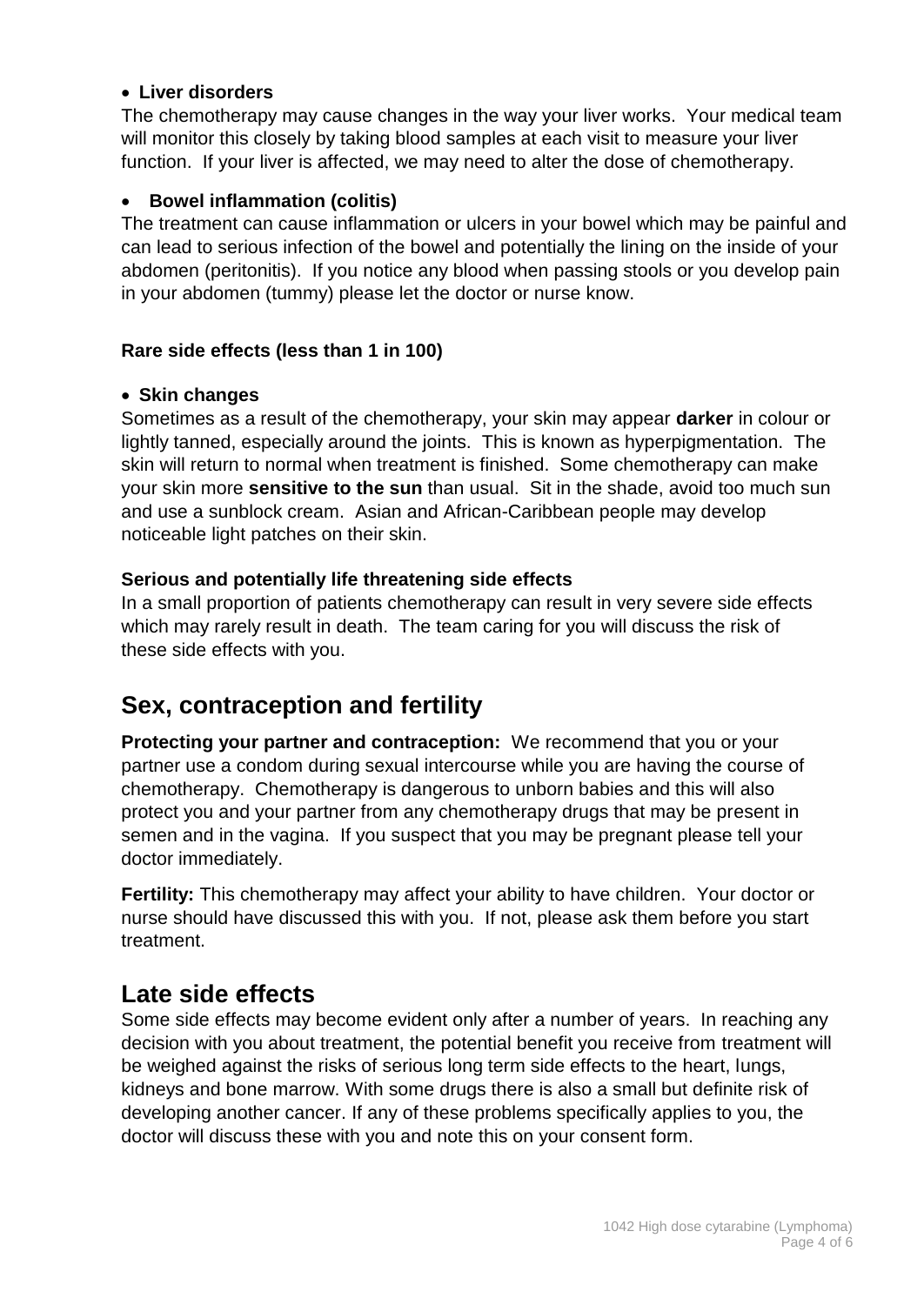## **Contacts**

If you have any general questions or concerns about your treatment, please ring the area where you are having treatment:

| • Haematology day unit                |                                                                                                    | 0161 446 3924                                                                                                           |
|---------------------------------------|----------------------------------------------------------------------------------------------------|-------------------------------------------------------------------------------------------------------------------------|
| • Lymphoma clinical nurse specialists |                                                                                                    | 0161 446 8573                                                                                                           |
| • Lymphoma secretaries                | 0161 446 3753<br>0161 446 3360<br>0161 446 3956<br>0161 446 3332<br>0161 446 3302<br>0161 446 3869 | Professor Radford/Dr Linton<br>Professor Illidge<br>Dr Smith<br><b>Professor Cowan</b><br>Dr Harris/Dr Chan<br>Dr Bloor |
| • Palatine Treatment Ward             | 0161 446 3960/3961                                                                                 |                                                                                                                         |
| • General enquiries                   | 0161 446 3000                                                                                      |                                                                                                                         |
|                                       |                                                                                                    |                                                                                                                         |
|                                       |                                                                                                    |                                                                                                                         |